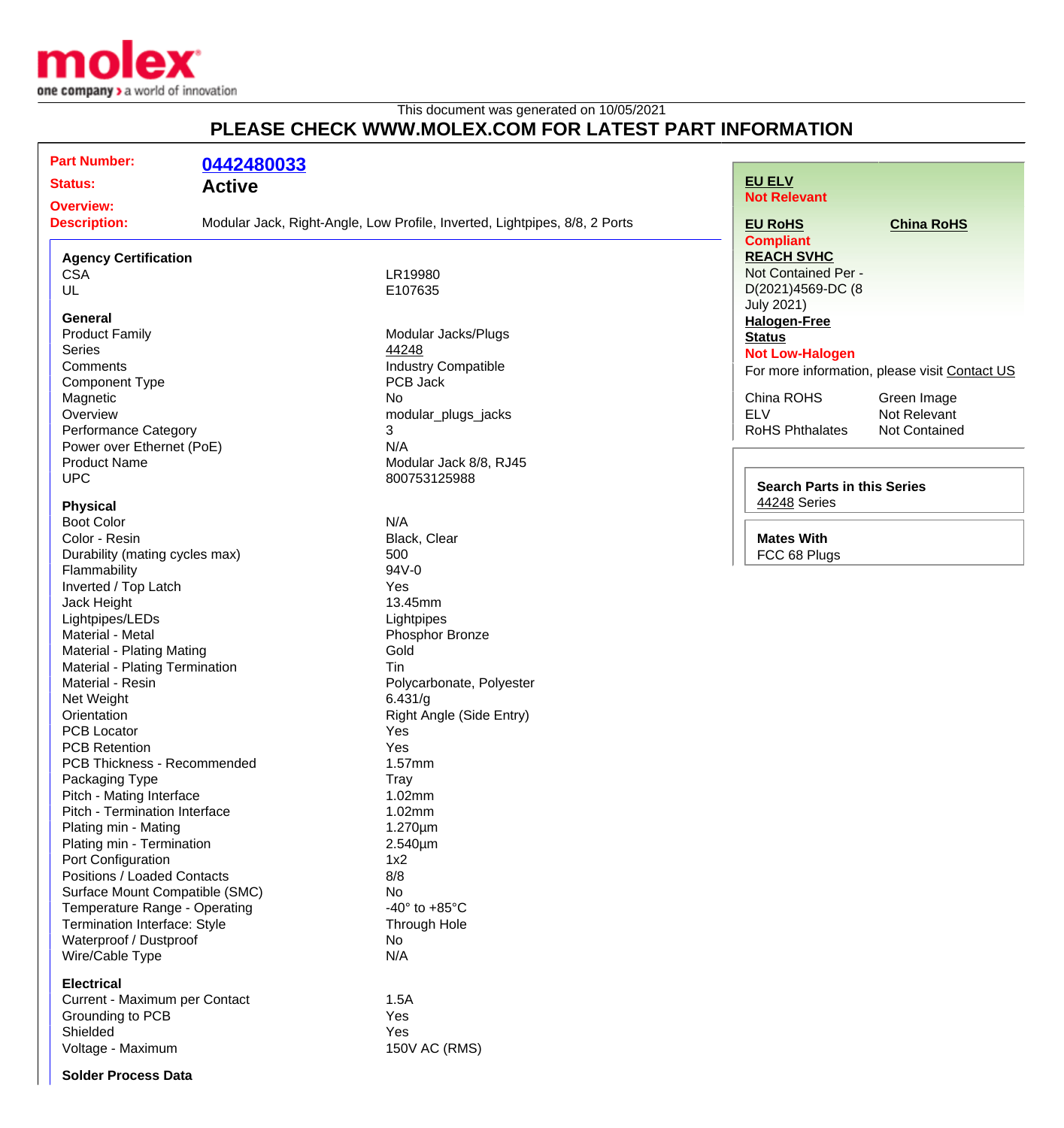| Duration at Max. Process Temperature (seconds) | 005  |
|------------------------------------------------|------|
| Lead-freeProcess Capability                    | WAVE |
| Max. Cycles at Max. Process Temperature        | 001  |
| Process Temperature max. C                     | 260  |

## **Material Info**

| <b>Reference - Drawing Numbers</b> |                  |
|------------------------------------|------------------|
| <b>Application Specification</b>   | AS-43860-001-001 |
| Packaging Specification            | PK-44248-004-001 |
| <b>Product Specification</b>       | PS-43860-003-001 |
| Sales Drawing                      | SD-44248-001-001 |

## This document was generated on 10/05/2021 **PLEASE CHECK WWW.MOLEX.COM FOR LATEST PART INFORMATION**